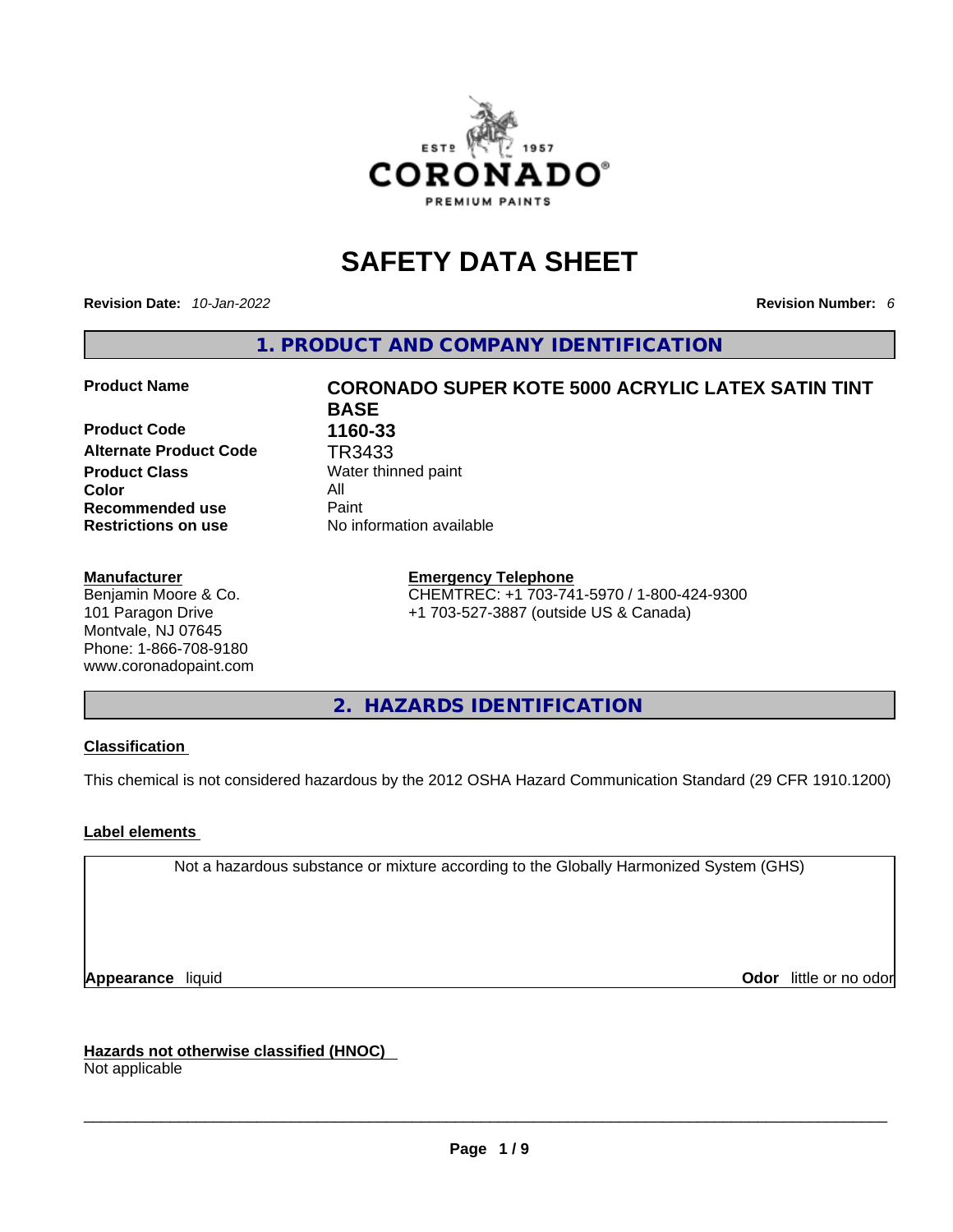#### **Other information**

No information available

 **WARNING:** This product contains isothiazolinone compounds at levels of <0.1%. These substances are biocides commonly found in most paints and a variety of personal care products as a preservative. Certain individuals may be sensitive or allergic to these substances, even at low levels.

#### **3. COMPOSITION INFORMATION ON COMPONENTS**

| <b>Chemical name</b>                      | CAS No.    | <b>Weight-%</b> |
|-------------------------------------------|------------|-----------------|
| Titanium dioxide                          | 13463-67-7 | $15 - 20$       |
| Kaolin                                    | 1332-58-7  | $1 - 5$         |
| Limestone                                 | 1317-65-3  | 1 - 5           |
| Propanoic acid, 2-methyl-, monoester with | 25265-77-4 | 1 - 5           |
| 2,2,4-trimethyl-1,3-pentanediol           |            |                 |

|                                                  | 4. FIRST AID MEASURES                                                                                    |  |
|--------------------------------------------------|----------------------------------------------------------------------------------------------------------|--|
| <b>General Advice</b>                            | No hazards which require special first aid measures.                                                     |  |
| <b>Eye Contact</b>                               | Rinse thoroughly with plenty of water for at least 15 minutes and consult a<br>physician.                |  |
| <b>Skin Contact</b>                              | Wash off immediately with soap and plenty of water while removing all<br>contaminated clothes and shoes. |  |
| <b>Inhalation</b>                                | Move to fresh air. If symptoms persist, call a physician.                                                |  |
| Ingestion                                        | Clean mouth with water and afterwards drink plenty of water. Consult a physician<br>if necessary.        |  |
| <b>Most Important</b><br><b>Symptoms/Effects</b> | None known.                                                                                              |  |
| <b>Notes To Physician</b>                        | Treat symptomatically.                                                                                   |  |

**5. FIRE-FIGHTING MEASURES** 

| <b>Suitable Extinguishing Media</b>                   | Use extinguishing measures that are appropriate to local<br>circumstances and the surrounding environment.                                   |
|-------------------------------------------------------|----------------------------------------------------------------------------------------------------------------------------------------------|
| Protective equipment and precautions for firefighters | As in any fire, wear self-contained breathing apparatus<br>pressure-demand, MSHA/NIOSH (approved or equivalent)<br>and full protective gear. |
| <b>Specific Hazards Arising From The Chemical</b>     | Closed containers may rupture if exposed to fire or<br>extreme heat.                                                                         |
| Sensitivity to mechanical impact                      | No                                                                                                                                           |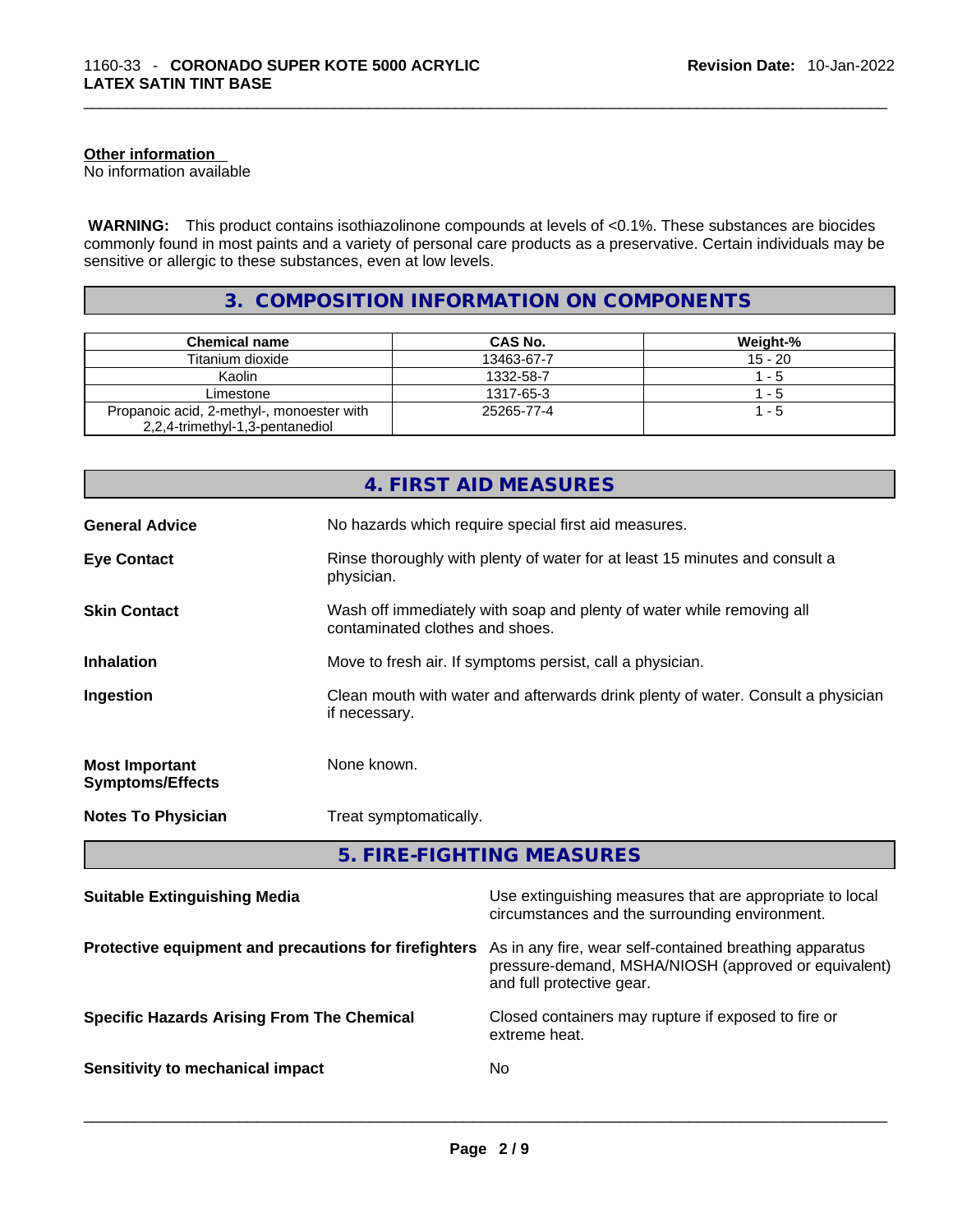|                                          | Sensitivity to static discharge                               |                        | No.                                                |                                |
|------------------------------------------|---------------------------------------------------------------|------------------------|----------------------------------------------------|--------------------------------|
| <b>Flash Point Data</b><br><b>Method</b> | Flash point (°F)<br>Flash Point (°C)                          |                        | Not applicable<br>Not applicable<br>Not applicable |                                |
|                                          | <b>Flammability Limits In Air</b>                             |                        |                                                    |                                |
|                                          | Lower flammability limit:<br><b>Upper flammability limit:</b> |                        | Not applicable<br>Not applicable                   |                                |
| <b>NFPA</b>                              | Health: 1                                                     | <b>Flammability: 0</b> | <b>Instability: 0</b>                              | <b>Special:</b> Not Applicable |

#### **NFPA Legend**

- 0 Not Hazardous
- 1 Slightly
- 2 Moderate
- 3 High
- 4 Severe

*The ratings assigned are only suggested ratings, the contractor/employer has ultimate responsibilities for NFPA ratings where this system is used.* 

*Additional information regarding the NFPA rating system is available from the National Fire Protection Agency (NFPA) at www.nfpa.org.* 

| 6. ACCIDENTAL RELEASE MEASURES                                                            |                                                                                                      |  |
|-------------------------------------------------------------------------------------------|------------------------------------------------------------------------------------------------------|--|
| <b>Personal Precautions</b>                                                               | Avoid contact with skin, eyes and clothing. Ensure adequate ventilation.                             |  |
| <b>Other Information</b><br>Prevent further leakage or spillage if safe to do so.         |                                                                                                      |  |
| See Section 12 for additional Ecological Information.<br><b>Environmental precautions</b> |                                                                                                      |  |
| <b>Methods for Cleaning Up</b>                                                            | Soak up with inert absorbent material. Sweep up and shovel into suitable<br>containers for disposal. |  |
|                                                                                           | 7. HANDLING AND STORAGE                                                                              |  |

| <b>Handling</b>               | Avoid contact with skin, eyes and clothing. Avoid breathing vapors, spray mists or<br>sanding dust. In case of insufficient ventilation, wear suitable respiratory<br>equipment. |
|-------------------------------|----------------------------------------------------------------------------------------------------------------------------------------------------------------------------------|
| <b>Storage</b>                | Keep container tightly closed. Keep out of the reach of children.                                                                                                                |
| <b>Incompatible Materials</b> | No information available                                                                                                                                                         |

### **8. EXPOSURE CONTROLS/PERSONAL PROTECTION**

#### **Exposure Limits**

| $\sim$ $\sim$ $\sim$<br>name<br>тиса.<br>unen | . <b>.</b><br><b>\CGIF</b><br>. .            | <b>DE</b><br>பட<br>--                                     |
|-----------------------------------------------|----------------------------------------------|-----------------------------------------------------------|
| dioxide<br>. itanium                          | TW/<br>ma/m∘<br>$\cdot$ $\bm{\omega}$<br>. . | $\mathbf{u}$<br>, ma/m<br><b>VVF</b><br>.<br><b>v</b> v / |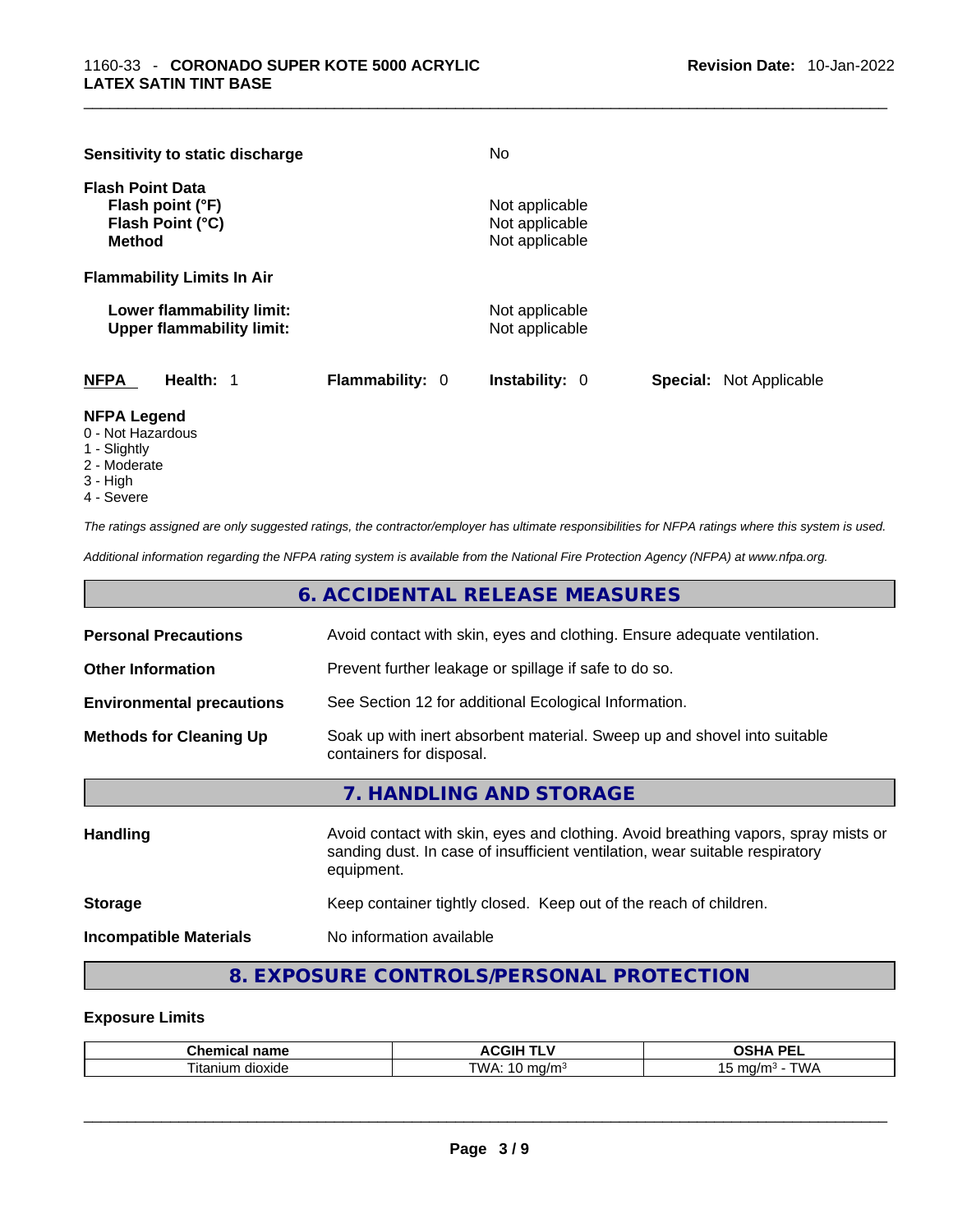| Kaolin    | TWA: 2 $mg/m3$ particulate matter<br>containing no asbestos and <1%<br>crystalline silica, respirable particulate<br>matter | 15 mg/m $3$ - TWA<br>$5 \text{ mg/m}^3$ - TWA |  |
|-----------|-----------------------------------------------------------------------------------------------------------------------------|-----------------------------------------------|--|
| Limestone | N/E                                                                                                                         | 15 mg/m $3$ - TWA<br>$5 \text{ ma/m}^3$ - TWA |  |

#### **Legend**

ACGIH - American Conference of Governmental Industrial Hygienists Exposure Limits OSHA - Occupational Safety & Health Administration Exposure Limits N/E - Not Established

| <b>Engineering Measures</b>          | Ensure adequate ventilation, especially in confined areas. |
|--------------------------------------|------------------------------------------------------------|
| <b>Derconal Protective Equipment</b> |                                                            |

| <b>Personal Protective Equipment</b> |                                                                          |
|--------------------------------------|--------------------------------------------------------------------------|
| <b>Eye/Face Protection</b>           | Safety glasses with side-shields.                                        |
| <b>Skin Protection</b>               | Protective gloves and impervious clothing.                               |
| <b>Respiratory Protection</b>        | In case of insufficient ventilation wear suitable respiratory equipment. |
| <b>Hygiene Measures</b>              | Avoid contact with skin, eyes and clothing. Remove and wash contaminated |

#### **9. PHYSICAL AND CHEMICAL PROPERTIES**

clothing before re-use. Wash thoroughly after handling.

| Appearance                           | liquid                   |
|--------------------------------------|--------------------------|
| Odor                                 | little or no odor        |
| <b>Odor Threshold</b>                | No information available |
| Density (Ibs/gal)                    | $10.35 - 10.45$          |
| <b>Specific Gravity</b>              | $1.24 - 1.26$            |
| pH                                   | No information available |
| <b>Viscosity (cps)</b>               | No information available |
| Solubility(ies)                      | No information available |
| <b>Water solubility</b>              | No information available |
| <b>Evaporation Rate</b>              | No information available |
| Vapor pressure                       | No information available |
| Vapor density                        | No information available |
| Wt. % Solids                         | $40 - 50$                |
| Vol. % Solids                        | $25 - 35$                |
| Wt. % Volatiles                      | $50 - 60$                |
| Vol. % Volatiles                     | $65 - 75$                |
| <b>VOC Regulatory Limit (g/L)</b>    | < 100                    |
| <b>Boiling Point (°F)</b>            | 212                      |
| <b>Boiling Point (°C)</b>            | 100                      |
| Freezing point (°F)                  | 32                       |
| <b>Freezing Point (°C)</b>           | $\Omega$                 |
| Flash point (°F)                     | Not applicable           |
| Flash Point (°C)                     | Not applicable           |
| <b>Method</b>                        | Not applicable           |
| Flammability (solid, gas)            | Not applicable           |
| <b>Upper flammability limit:</b>     | Not applicable           |
| Lower flammability limit:            | Not applicable           |
| <b>Autoignition Temperature (°F)</b> | No information available |
| <b>Autoignition Temperature (°C)</b> | No information available |
|                                      |                          |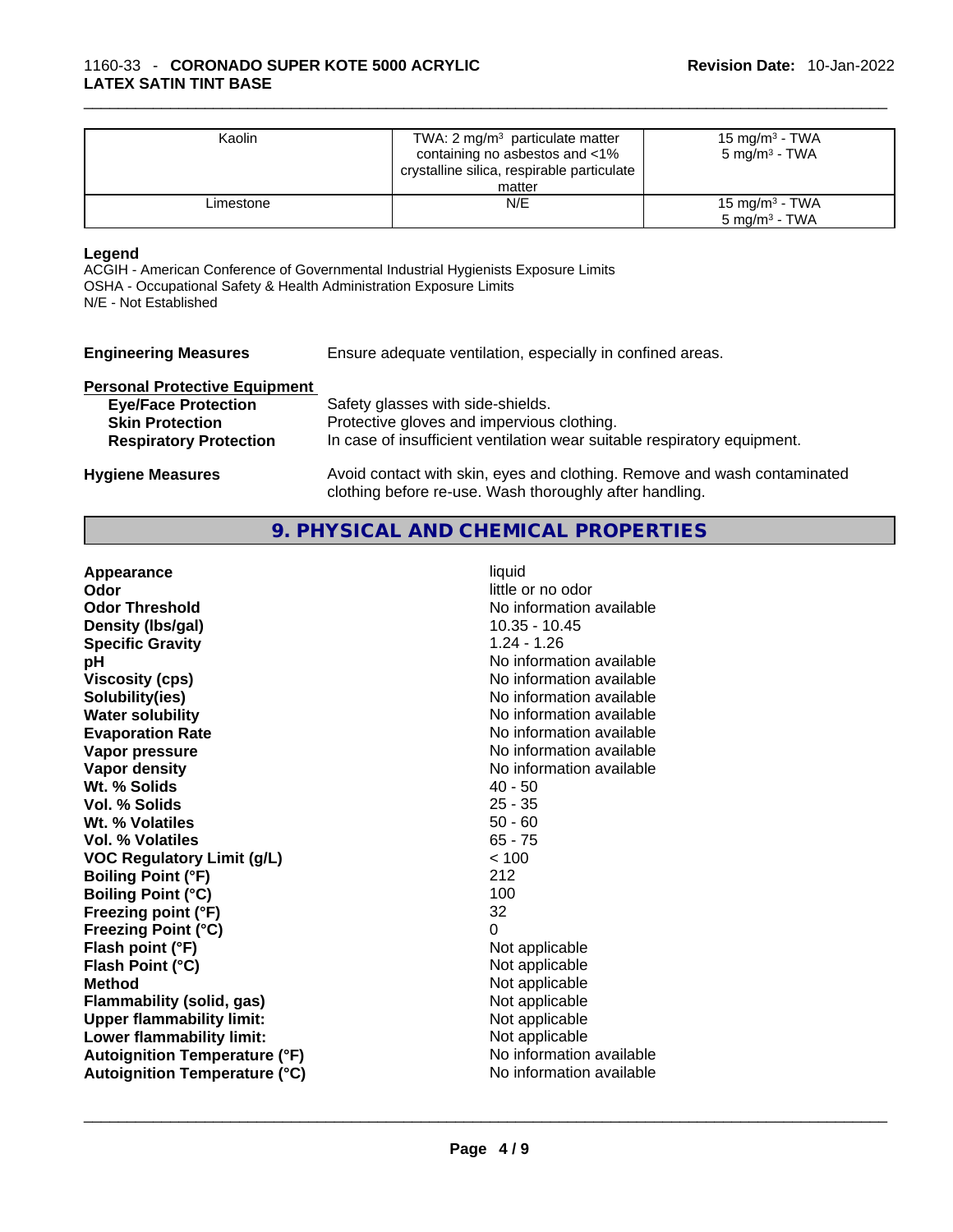#### **Decomposition Temperature (°F)** No information available **Decomposition Temperature (°C)** No information available **Partition coefficient**

## **10. STABILITY AND REACTIVITY**

| <b>Reactivity</b>                                                            | Not Applicable                                                                    |                                                                                            |  |
|------------------------------------------------------------------------------|-----------------------------------------------------------------------------------|--------------------------------------------------------------------------------------------|--|
| <b>Chemical Stability</b>                                                    | Stable under normal conditions.                                                   |                                                                                            |  |
| <b>Conditions to avoid</b>                                                   | Prevent from freezing.                                                            |                                                                                            |  |
| <b>Incompatible Materials</b>                                                |                                                                                   | No materials to be especially mentioned.                                                   |  |
| <b>Hazardous Decomposition Products</b>                                      |                                                                                   | None under normal use.                                                                     |  |
| Possibility of hazardous reactions                                           |                                                                                   | None under normal conditions of use.                                                       |  |
|                                                                              |                                                                                   | 11. TOXICOLOGICAL INFORMATION                                                              |  |
| <b>Product Information</b>                                                   |                                                                                   |                                                                                            |  |
| Information on likely routes of exposure                                     |                                                                                   |                                                                                            |  |
| <b>Principal Routes of Exposure</b>                                          | Eye contact, skin contact and inhalation.                                         |                                                                                            |  |
| <b>Acute Toxicity</b>                                                        |                                                                                   |                                                                                            |  |
| <b>Product Information</b>                                                   | No information available                                                          |                                                                                            |  |
| Symptoms related to the physical, chemical and toxicological characteristics |                                                                                   |                                                                                            |  |
| <b>Symptoms</b>                                                              | No information available                                                          |                                                                                            |  |
|                                                                              |                                                                                   | Delayed and immediate effects as well as chronic effects from short and long-term exposure |  |
| Eye contact                                                                  | May cause slight irritation.                                                      |                                                                                            |  |
| <b>Skin contact</b>                                                          | Substance may cause slight skin irritation. Prolonged or repeated contact may dry |                                                                                            |  |
| Inhalation                                                                   | skin and cause irritation.<br>May cause irritation of respiratory tract.          |                                                                                            |  |
| Ingestion                                                                    |                                                                                   | Ingestion may cause gastrointestinal irritation, nausea, vomiting and diarrhea.            |  |
| <b>Sensitization</b>                                                         | No information available                                                          |                                                                                            |  |
| <b>Neurological Effects</b>                                                  | No information available.                                                         |                                                                                            |  |
| <b>Mutagenic Effects</b>                                                     | No information available.                                                         |                                                                                            |  |
| <b>Reproductive Effects</b>                                                  | No information available.                                                         |                                                                                            |  |
| <b>Developmental Effects</b>                                                 | No information available.                                                         |                                                                                            |  |
| <b>Target organ effects</b>                                                  | No information available.                                                         |                                                                                            |  |
| <b>STOT - single exposure</b>                                                | No information available.                                                         |                                                                                            |  |
| <b>STOT - repeated exposure</b>                                              | No information available.                                                         |                                                                                            |  |
| Other adverse effects                                                        | No information available.                                                         |                                                                                            |  |
| <b>Aspiration Hazard</b>                                                     | No information available                                                          |                                                                                            |  |

**Numerical measures of toxicity**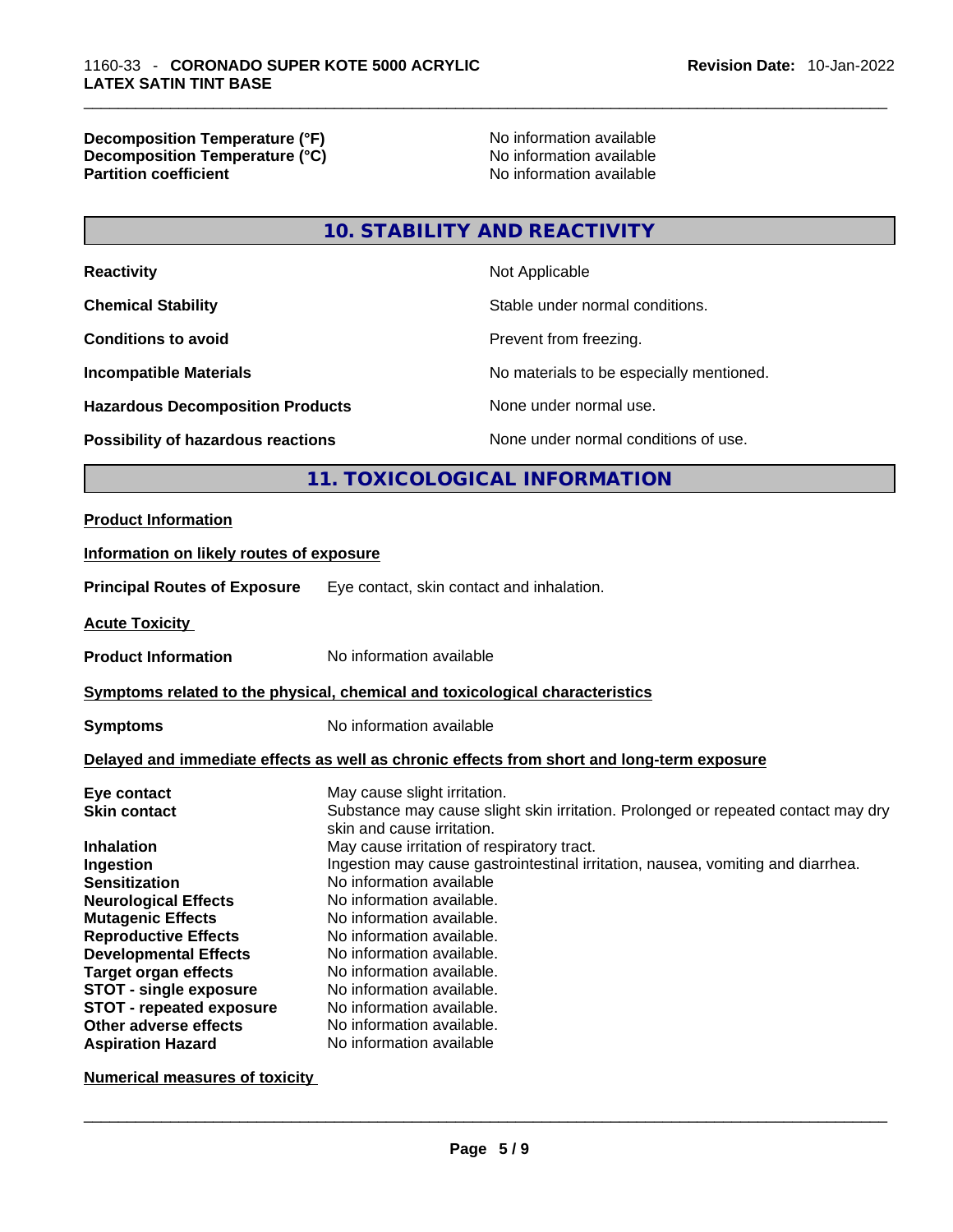#### **The following values are calculated based on chapter 3.1 of the GHS document**

| ATEmix (oral)          | 51858 mg/kg   |  |
|------------------------|---------------|--|
| <b>ATEmix (dermal)</b> | 1313014 mg/kg |  |

#### **Component Information**

| Chemical name                                                                                 | Oral LD50            | Dermal LD50          | Inhalation LC50          |
|-----------------------------------------------------------------------------------------------|----------------------|----------------------|--------------------------|
| Titanium dioxide<br>13463-67-7                                                                | > 10000 mg/kg (Rat)  |                      | $\overline{\phantom{a}}$ |
| Kaolin<br>1332-58-7                                                                           | $> 5000$ mg/kg (Rat) | $>$ 5000 mg/kg (Rat) |                          |
| Propanoic acid, 2-methyl-,<br>monoester with<br>2,2,4-trimethyl-1,3-pentanediol<br>25265-77-4 | $=$ 3200 mg/kg (Rat) | > 15200 mg/kg (Rat)  | $\overline{\phantom{a}}$ |

#### **Chronic Toxicity**

#### **Carcinogenicity**

*The information below indicates whether each agency has listed any ingredient as a carcinogen:.* 

| <b>Chemical name</b>    | IARC                 | <b>NTP</b> | OSHA   |
|-------------------------|----------------------|------------|--------|
|                         | 2B<br>Possible Human |            | Listed |
| ' Titanium J<br>dioxide | Carcinoɑen           |            |        |

• Although IARC has classified titanium dioxide as possibly carcinogenic to humans (2B), their summary concludes: "No significant exposure to titanium dioxide is thought to occur during the use of products in which titanium dioxide is bound to other materials, such as paint."

#### **Legend**

IARC - International Agency for Research on Cancer NTP - National Toxicity Program OSHA - Occupational Safety & Health Administration

**12. ECOLOGICAL INFORMATION** 

#### **Ecotoxicity Effects**

The environmental impact of this product has not been fully investigated.

#### **Product Information**

#### **Acute Toxicity to Fish**

No information available

#### **Acute Toxicity to Aquatic Invertebrates**

No information available

#### **Acute Toxicity to Aquatic Plants**

No information available

# **Persistence / Degradability**

No information available. \_\_\_\_\_\_\_\_\_\_\_\_\_\_\_\_\_\_\_\_\_\_\_\_\_\_\_\_\_\_\_\_\_\_\_\_\_\_\_\_\_\_\_\_\_\_\_\_\_\_\_\_\_\_\_\_\_\_\_\_\_\_\_\_\_\_\_\_\_\_\_\_\_\_\_\_\_\_\_\_\_\_\_\_\_\_\_\_\_\_\_\_\_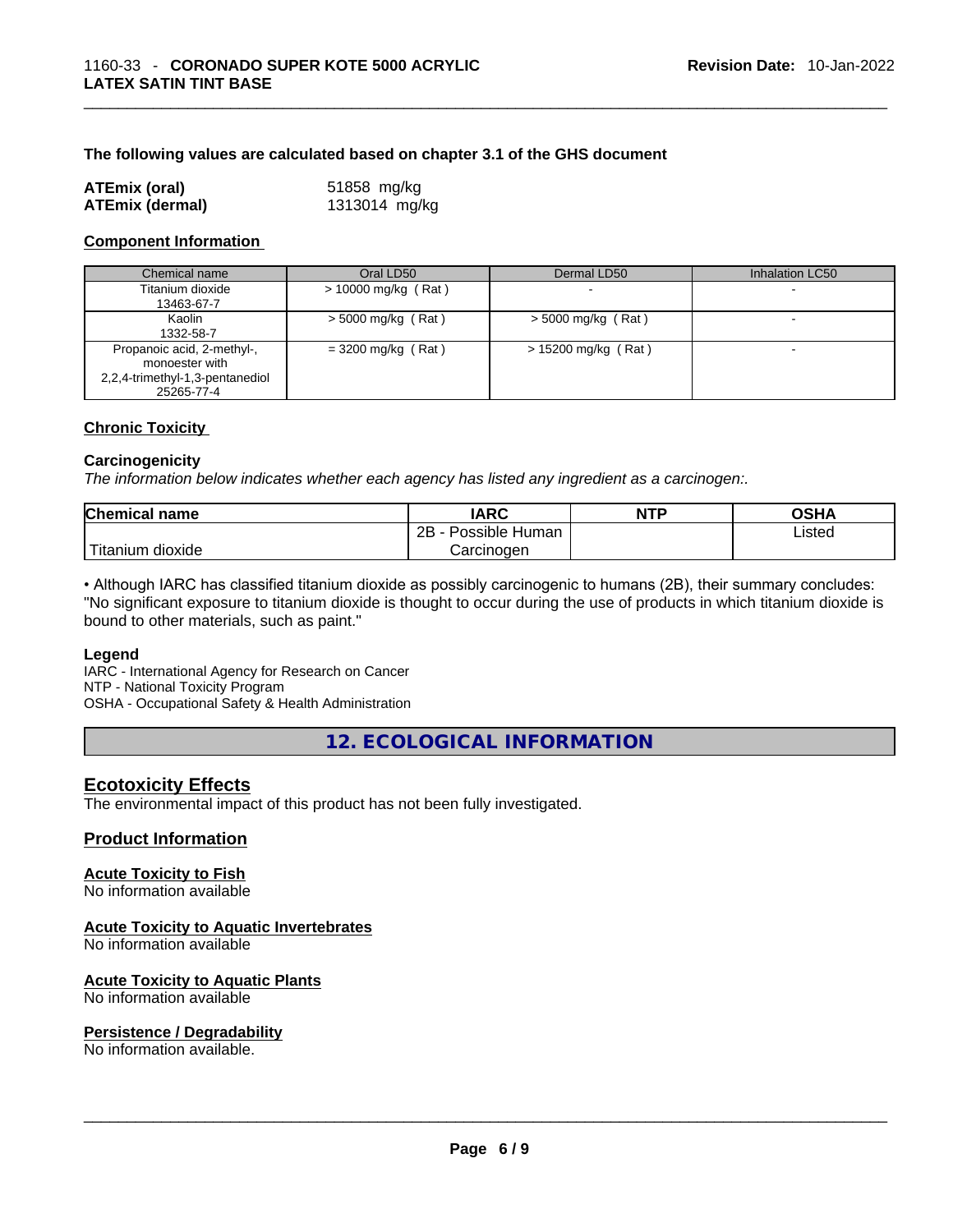#### **Bioaccumulation**

There is no data for this product.

**Mobility in Environmental Media**

No information available.

#### **Ozone**

No information available

#### **Component Information**

#### **Acute Toxicity to Fish**

Titanium dioxide LC50: > 1000 mg/L (Fathead Minnow - 96 hr.)

#### **Acute Toxicity to Aquatic Invertebrates**

No information available

#### **Acute Toxicity to Aquatic Plants**

No information available

| 13. DISPOSAL CONSIDERATIONS                                                                                                                                                                                                                               |  |
|-----------------------------------------------------------------------------------------------------------------------------------------------------------------------------------------------------------------------------------------------------------|--|
| Dispose of in accordance with federal, state, and local regulations. Local<br><b>Waste Disposal Method</b><br>requirements may vary, consult your sanitation department or state-designated<br>environmental protection agency for more disposal options. |  |
| 14. TRANSPORT INFORMATION                                                                                                                                                                                                                                 |  |
| <b>DOT</b><br>Not regulated                                                                                                                                                                                                                               |  |
| <b>ICAO / IATA</b><br>Not regulated                                                                                                                                                                                                                       |  |
| Not regulated<br><b>IMDG / IMO</b>                                                                                                                                                                                                                        |  |
| <b>15. REGULATORY INFORMATION</b>                                                                                                                                                                                                                         |  |
| <b>International Inventories</b>                                                                                                                                                                                                                          |  |
| Yes - All components are listed or exempt.<br><b>TSCA: United States</b><br><b>DSL: Canada</b><br>Yes - All components are listed or exempt.                                                                                                              |  |
| <b>Federal Regulations</b>                                                                                                                                                                                                                                |  |
| <b>SARA 311/312 hazardous categorization</b><br>Acute health hazard<br><b>No</b><br><b>Chronic Health Hazard</b><br>No                                                                                                                                    |  |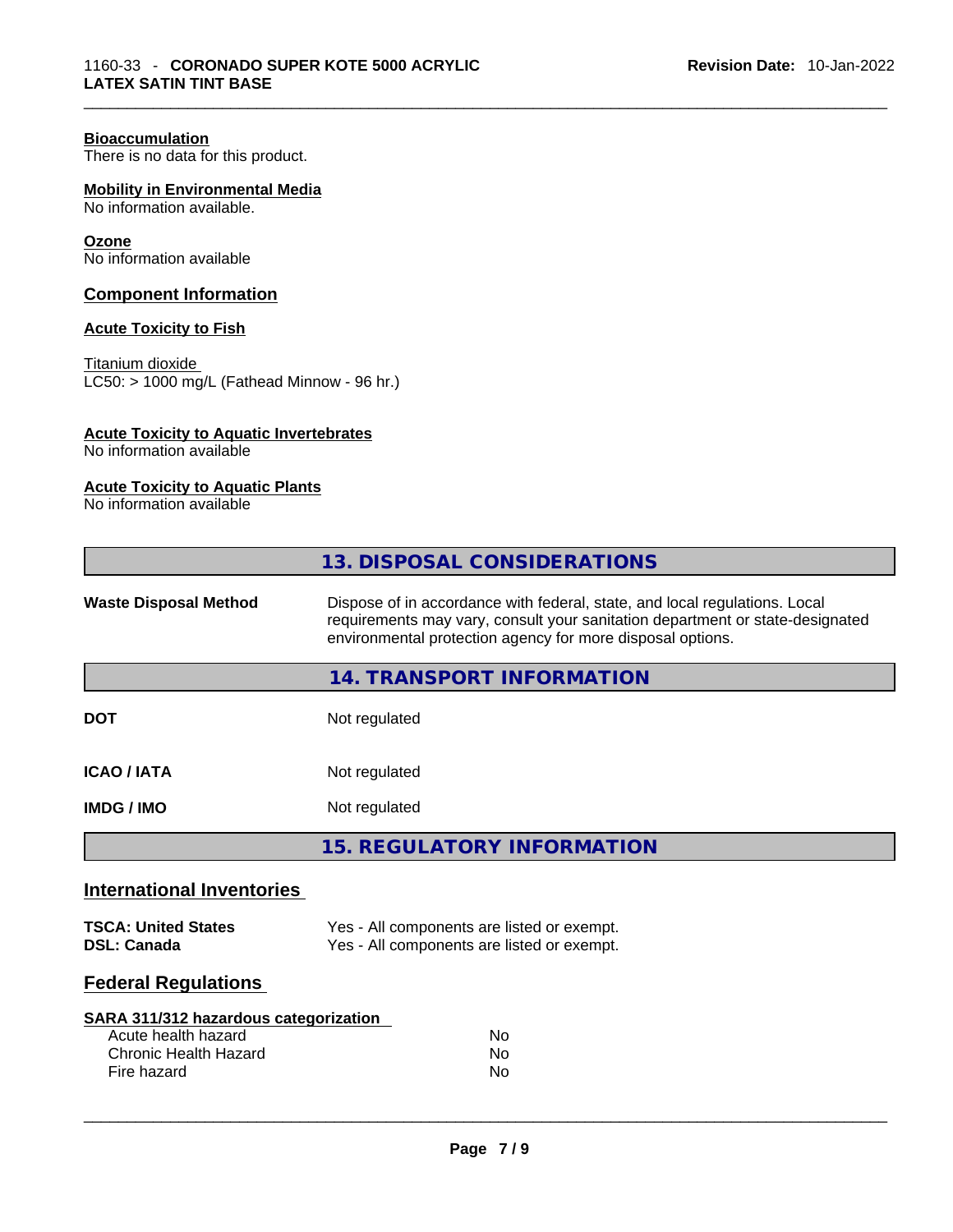| Sudden release of pressure hazard | No  |
|-----------------------------------|-----|
| Reactive Hazard                   | No. |

#### **SARA 313**

Section 313 of Title III of the Superfund Amendments and Reauthorization Act of 1986 (SARA). This product contains a chemical or chemicals which are subject to the reporting requirements of the Act and Title 40 of the Code of Federal Regulations, Part 372:

*None*

#### **Clean Air Act,Section 112 Hazardous Air Pollutants (HAPs) (see 40 CFR 61)**

This product contains the following HAPs:

*None*

#### **US State Regulations**

#### **California Proposition 65**

**WARNING:** This product can expose you to chemicals including Titanium dioxide, which are known to the State of California to cause cancer, and Ethylene glycol which are known to the State of California to cause birth defects or other reproductive harm. For more information go to www.P65Warnings.ca.gov

#### **State Right-to-Know**

| <b>Chemical name</b> | <b>Massachusetts</b> | <b>New Jersey</b> | Pennsylvania |
|----------------------|----------------------|-------------------|--------------|
| Titanium dioxide     |                      |                   |              |
| Kaolin               |                      |                   |              |
| ∟imestone            |                      |                   |              |

**Legend**

X - Listed

#### **16. OTHER INFORMATION**

**HMIS** - **Health:** 1 **Flammability:** 0 **Reactivity:** 0 **PPE:** -

#### **HMIS Legend**

- 0 Minimal Hazard
- 1 Slight Hazard
- 2 Moderate Hazard
- 3 Serious Hazard
- 4 Severe Hazard
- \* Chronic Hazard

X - Consult your supervisor or S.O.P. for "Special" handling instructions.

Note: The PPE rating has intentionally been left blank. Choose appropriate PPE that will protect employees from the hazards the material will *present under the actual normal conditions of use.*